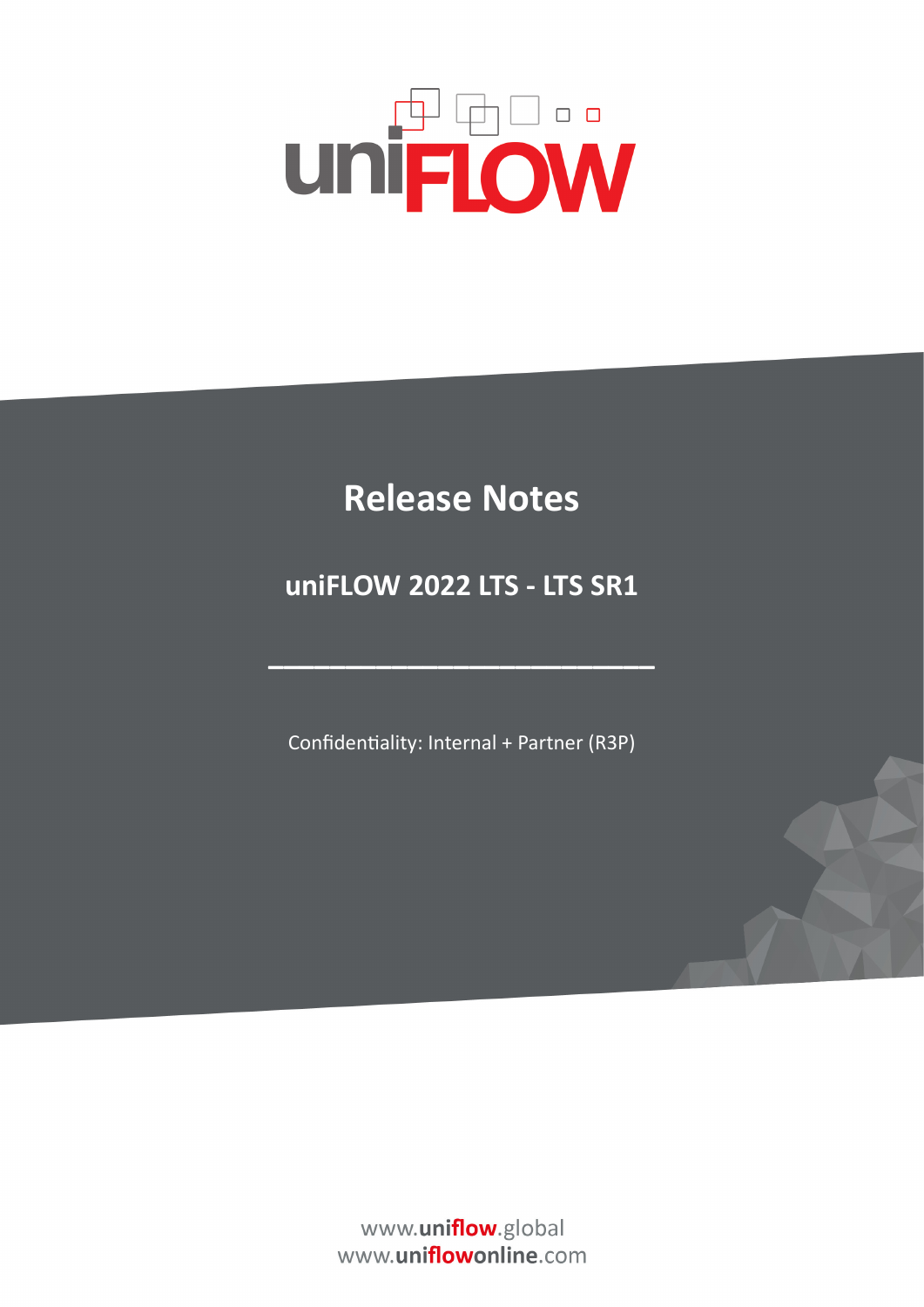**1**

## **About this document**

This document contains the release notes for the uniFLOW release(s) listed below. Clicking one of the links will take you to the page containing the release notes for the corresponding release.

- uniFLOW 2022 LTS (see [uniFLOW 2022 LTS Release Notes](#page-2-0) on page 3)
- **· uniFLOW 2022 LTS LTS SR1 (see** *[uniFLOW 2022 LTS LTS SR1 Release Notes](#page-5-0)* **on page** 6)



#### **User Manual**

The English uniFLOW User Manual (web help) will always reflect the latest documentation changes.

#### **The Issue key column**

For each issue covered in this document, the first column of the release notes table, labeled *Issue key*, contains a number that refers to an issue in NT-ware's internal issue tracking system. When contacting NT-ware and referring to a release note, always include its number shown in the *ITS Number* column.

#### **The Severity levels**

The *Severity* column classifies the severity of the bugs or defects fixed with the release. This classification only applies to the *Bug*, *Defect (QA)*, and *Security* issue types.

| <b>Severity level</b> | <b>Description</b>                                                                                                                                                                                                                     |
|-----------------------|----------------------------------------------------------------------------------------------------------------------------------------------------------------------------------------------------------------------------------------|
| A                     | Urgent severity<br>If the problem happens, the system is not usable anymore, e.g., due to a<br>security issue, deadlock, kernel crash/hang, loss of communication, etc.                                                                |
| B.                    | High severity<br>If the problem happens, major functionality is lost, e.g., jobs are not visible<br>on all devices but can still be released on others.                                                                                |
| $\mathsf{C}$          | Medium severity<br>If the problem happens, some minor functionality is lost. A workaround<br>might exist, e.g., finishing options are not saved when printing with the<br>uniFLOW Universal Driver but can still be set at the device. |
| D                     | Low severity<br>The problem has little to no impact on the availability of the system, e.g.,<br>cosmetic errors, typos, etc. are visible, but do not affect functionality.                                                             |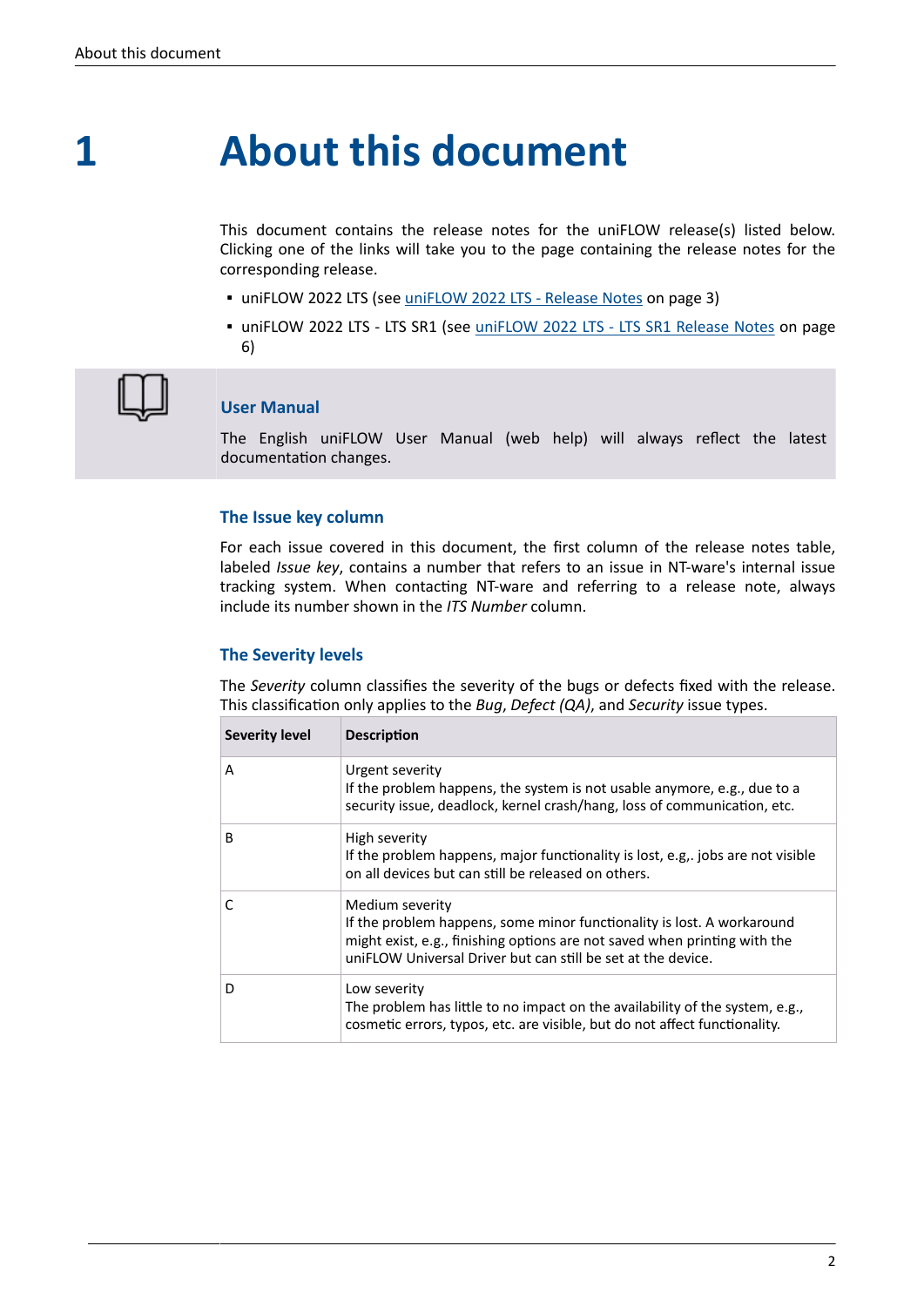<span id="page-2-0"></span>**2**

## **uniFLOW 2022 LTS - Release Notes**

The table below lists all changes and updates implemented with this release of uniFLOW. The issue resolutions and new features are ordered alphabetically by their issue type.

| <b>ITS-No</b> | <b>Issue Type</b> | Component                                         | <b>Severity</b> | <b>Release Notes</b>                                                                                                                                                                                                                                                             |
|---------------|-------------------|---------------------------------------------------|-----------------|----------------------------------------------------------------------------------------------------------------------------------------------------------------------------------------------------------------------------------------------------------------------------------|
| MOM-24891     | <b>Bug</b>        |                                                   | B               | Added an additional print spooler restart during<br>the uniFLOW SmartClient upgrade procedure to<br>avoid a workflow execution problem when<br>switching from single-instance mode to multi-<br>instance mode (or vice-versa) during a uniFLOW<br>SmartClient upgrade procedure. |
| MOM-24889     | <b>Bug</b>        |                                                   | Α               | Fixed problem in the uniFLOW SmartClient .msi<br>package generator so that superfluous files,<br>folders, and registry items are now removed<br>during uniFLOW SmartClient uninstallation.                                                                                       |
| MOM-24868     | <b>Bug</b>        |                                                   | C               | Fixed a bug where uploading Cost Centers for Océ<br>Large Format Printer may fail when a high number<br>of these devices are configured.                                                                                                                                         |
| MOM-24839     | <b>Bug</b>        | Accounting                                        | B               | Fixed a bug due to which price profiles received<br>from uniFLOW Online have not been synchronized<br>to the RPS correctly.                                                                                                                                                      |
| MOM-24823     | <b>Bug</b>        |                                                   | D               | Fixed a bug that caused an access violation in case<br>the MOM LPD service received incomplete<br>information.                                                                                                                                                                   |
| MOM-24821     | <b>Bug</b>        | uniFLOW Remote<br>Print Server,<br>uniFLOW Server | B               | Fixed a bug due to which an access violation may<br>occur in case an invalid PDF file is analyzed.                                                                                                                                                                               |
| MOM-24780     | Bug               |                                                   | A               | Added a mechanism to regularly check if a hybrid<br>uniFLOW server runs without valid license<br>information. If this is the case, force a complete<br>resynchronization of all users and devices from<br>uniFLOW Online.                                                        |
| MOM-24773     | <b>Bug</b>        |                                                   | Α               | Fixed a bug due to which subscription license<br>information received from a uniFLOW Server has<br>not been processed correctly on an RPS.                                                                                                                                       |
| MOM-24765     | <b>Bug</b>        | MEAP Behaviour,<br>uniFLOW Server                 | С               | Fixed a bug due to which a login at a CMFP device<br>has been possible with an empty password.                                                                                                                                                                                   |
| MOM-24733     | <b>Bug</b>        | Accounting                                        | C               | Fixed a problem with uniFLOW Online jobs<br>incorrectly accounted to the wrong user and cost<br>center in a uniFLOW hybrid environment. These<br>jobs are now accounted to the correct user and<br>cost center.                                                                  |
| MOM-24454     | <b>Bug</b>        |                                                   | $\mathsf{C}$    | Ensure that the secure print job list is loaded in a<br>hybrid scenario, even if the user does not have a<br>uniFLOW Online User ID.                                                                                                                                             |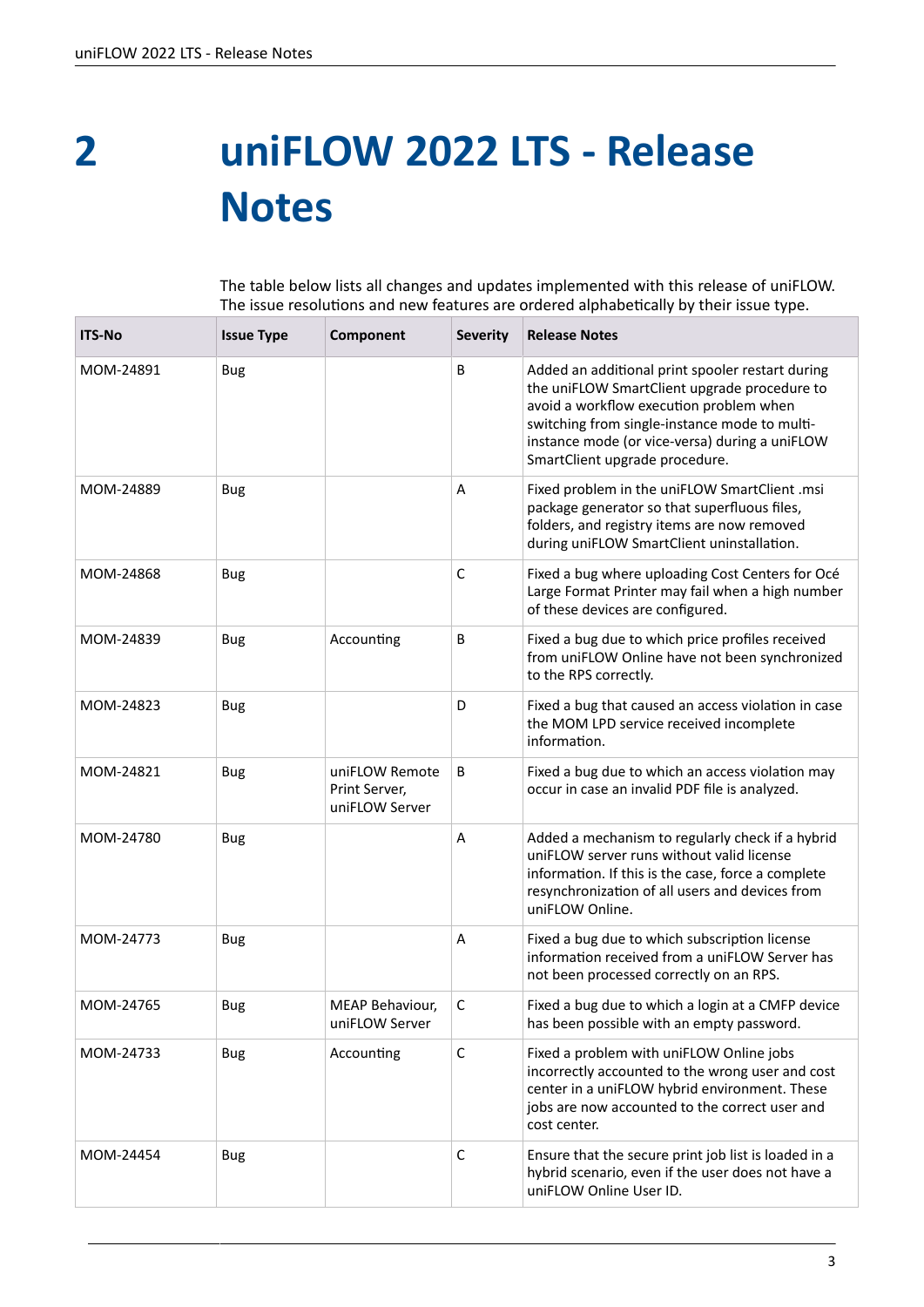| <b>ITS-No</b> | <b>Issue Type</b> | Component                             | <b>Severity</b> | <b>Release Notes</b>                                                                                                                                                                         |
|---------------|-------------------|---------------------------------------|-----------------|----------------------------------------------------------------------------------------------------------------------------------------------------------------------------------------------|
| MOM-24274     | <b>Bug</b>        | <b>Workflow Engine</b><br>& Elements  | B               | Fixed a bug due to which the processing of print<br>jobs by the Workflow Element "Output To IP" may<br>have stopped.                                                                         |
| MOM-24124     | <b>Bug</b>        | Accounting                            | B               | Fixed a bug due to which price profiles at group<br>level have been ignored for VarioPrint devices.                                                                                          |
| MOM-24014     | <b>Bug</b>        | uniFLOW Server                        | B               | Avoided an access violation due to PJL headers<br>created by Canon Generic Plus Drivers on a non-<br>English operating systems.                                                              |
| MOM-23760     | <b>Bug</b>        | License System                        | B               | Fixed a bug due to which existing print jobs have<br>been treated as new in case a uniFLOW Server or<br>RPS starts in interim mode.                                                          |
| MOM-23740     | <b>Bug</b>        |                                       | B               | Fixed a bug where the Scan Simulator could not be<br>used in a Device Subscription tenant.                                                                                                   |
| MOM-23166     | <b>Bug</b>        |                                       | B               | Added some additional logging to the CRQM<br>mechanism in case of connection errors.                                                                                                         |
| MOM-18105     | Bug               | uniFLOW Remote<br><b>Print Server</b> |                 | Fixed a bug due to which the cost savings<br>configuration has not been reflected correctly on a<br>RPS.                                                                                     |
| MOM-15027     | Bug               | <b>Workflow Engine</b><br>& Elements  | B               | Fixed a bug due to which the workflow element<br>"Traverse Dataset" may have been unable to<br>access an Excel DB correctly if the WE had been<br>executed in parallel.                      |
| MOM-24894     | Defect (QA)       |                                       | $\mathsf{C}$    | Made sure that during the installation of a<br>uniFLOW SmartClient .msi package the custom<br>actions for creating and removing the firewall rules<br>are executed with elevated privileges. |
| MOM-24888     | Defect (QA)       |                                       | B               | Fixed problem in the uniFLOW SmartClient .msi<br>package generator, so that ApjPrint registry items<br>are now removed during uniFLOW SmartClient<br>uninstallation.                         |
| MOM-24838     | Defect (QA)       | License System                        | C               | Fixed a bug where the SMB Device License for<br>Epson could only be activated once.                                                                                                          |
| MOM-23697     | Defect (QA)       | <b>Report Engine</b>                  | D               | Fixed a bug due to which print and copy activities<br>have not been ordered correctly in a report for LFP<br>devices.                                                                        |
| MOM-24442     | Improvement       |                                       |                 | Avoided deletion of identities whose identity type<br>does not exist in uFO during synchronization of<br>users between uniFLOW Online and uniFLOW<br>server.                                 |
| MOM-24265     | Improvement       | <b>Scan Processing</b><br>Server      |                 | Updated Scan Processing Server to utilize latest<br><b>IDRS v15.6.8 LTS</b>                                                                                                                  |
| MOM-24161     | Improvement       |                                       |                 | Made 'Upload Scan in Background' the pre-<br>selected default for scan wizards.                                                                                                              |
| MOM-24025     | Improvement       |                                       |                 | Disabled the protocols TLS v1.0 and TLS v1.1<br>protocols for the uniFLOW Mobile Print Service for<br>IPP.                                                                                   |
| MOM-23660     | Improvement       | Windows<br>Scanning                   |                 | Added support for Desktop Scanner Canon DR-<br>S150.                                                                                                                                         |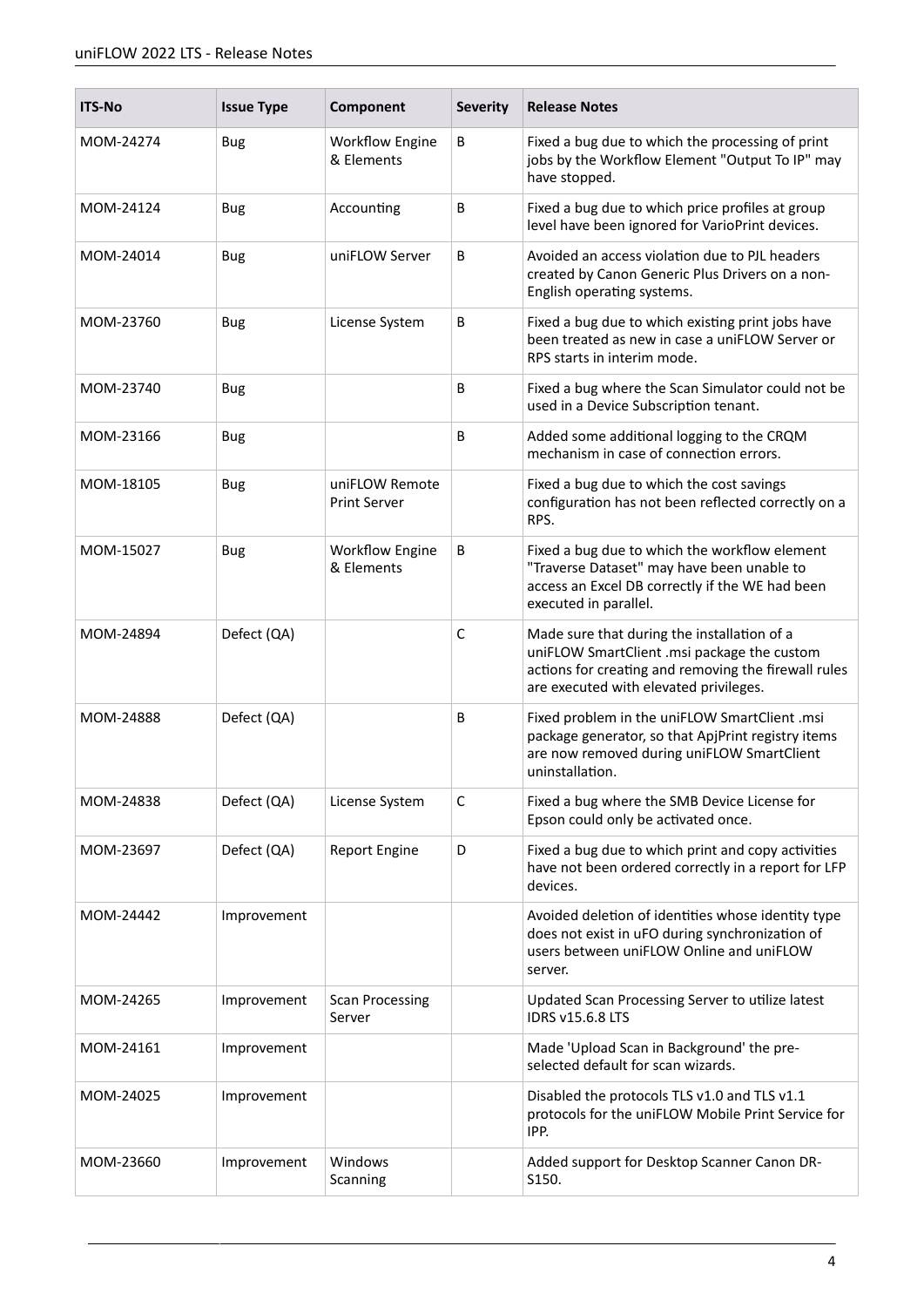| <b>ITS-No</b> | <b>Issue Type</b>  | Component                             | <b>Severity</b> | <b>Release Notes</b>                                                                                                                                                                                                         |
|---------------|--------------------|---------------------------------------|-----------------|------------------------------------------------------------------------------------------------------------------------------------------------------------------------------------------------------------------------------|
| MOM-24625     | <b>New Feature</b> |                                       |                 | Added support for SharePoint Online site<br>browsing. This feature requires Authentication<br>Mode to be set to SharePoint Online with<br>Authentication Type set to OAuth. Other<br>authentication types are not supported. |
| MOM-23928     | Security           |                                       | D               | Fixed a bug leading to a service crash in case a<br>printer has been created with invalid characters.                                                                                                                        |
| MOM-23852     | Security           |                                       | C               | Removed a directory path from error message in<br>case an Icarus script can not be parsed.                                                                                                                                   |
| MOM-23594     | Security           |                                       | $\mathsf{C}$    | Disabled the IPC communication and added a<br>registry key to re-enable it.                                                                                                                                                  |
| MOM-23087     | Security           |                                       | B               | Changed the configuration option for the oAuth<br>Application Secret so that this is no longer shown<br>in plain text.                                                                                                       |
| MOM-22169     | Security           | Mobile Release                        | B               | Limited the size of generated QR codes to<br>1024x1024.                                                                                                                                                                      |
| MOM-21820     | Security           | <b>Access Control</b><br>Lists (ACL)  | A               | Edit ACL and New ACL buttons are removed from<br>Archive > ACL Management. Check if any<br>documentation should be updated.                                                                                                  |
| MOM-20809     | Security           |                                       | $\mathsf{C}$    | Added a mechanism to encrypt the local backup<br>file used to store the general uniFLOW Server<br>configuration.                                                                                                             |
| MOM-16433     | Security           | uniFLOW Remote<br><b>Print Server</b> |                 | Removed e-mail check from RPS status page in<br>case the page is not accessed from a local address.                                                                                                                          |